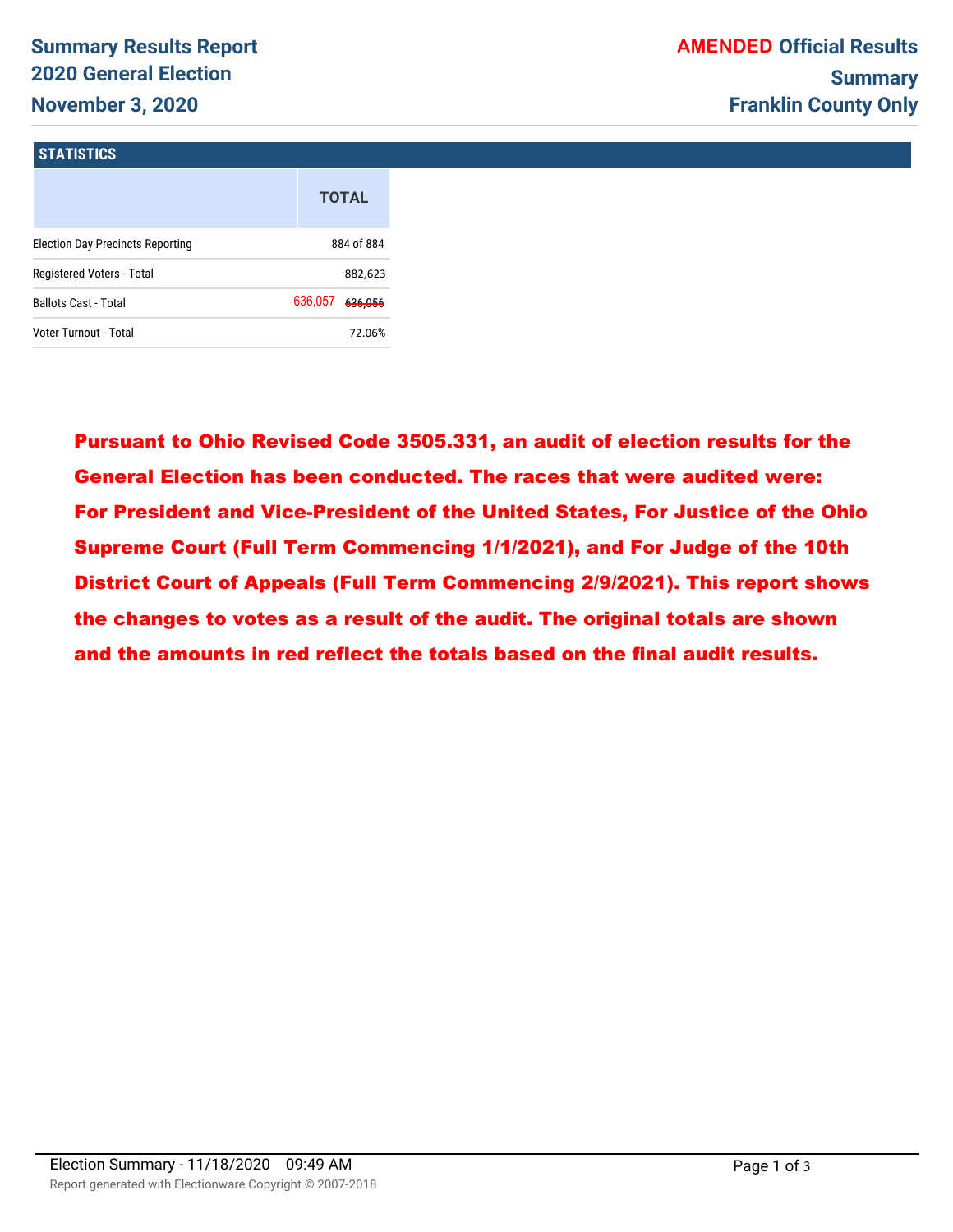### **For President and Vice President Franklin County Only**

Vote For 1

|                                                | <b>TOTAL</b>    |       | VOTE % |
|------------------------------------------------|-----------------|-------|--------|
| Dem Joseph R. Biden                            | 409,145 409,144 |       | 64.68% |
| <b>Howie Hawkins</b>                           |                 | 2,169 | 0.34%  |
| Lib Jo Jorgensen                               |                 | 7,718 | 1.22%  |
| Rep Donald J. Trump                            | 211,237         |       | 33.40% |
| <b>Write-In Totals</b>                         |                 | 2,264 | 0.36%  |
| Write-In: z-Not Certified                      | 1,954           | 1,955 | 0.31%  |
| Write-In: Brian Carroll / Amar Patel           |                 | 240   | 0.04%  |
| Write-In: Jade Simmons / Claudeliah J. Roze    |                 | 48    | 0.01%  |
| Write-In: Tom Hoefling / Andy Prior            |                 | 15    | 0.00%  |
| Write-In: Dario Hunter / Dawn Neptune Adams    |                 | 3     | 0.00%  |
| Write-In: Kasey Wells / Rachel Wells           | 3               | 2     | 0.00%  |
| Write-In: President R19 Boddie / Eric Stoneham |                 | 1     | 0.00%  |
| Not Assigned                                   |                 | 0     | 0.00%  |
| Overvotes                                      |                 | 519   |        |
| Undervotes                                     |                 | 3,005 |        |